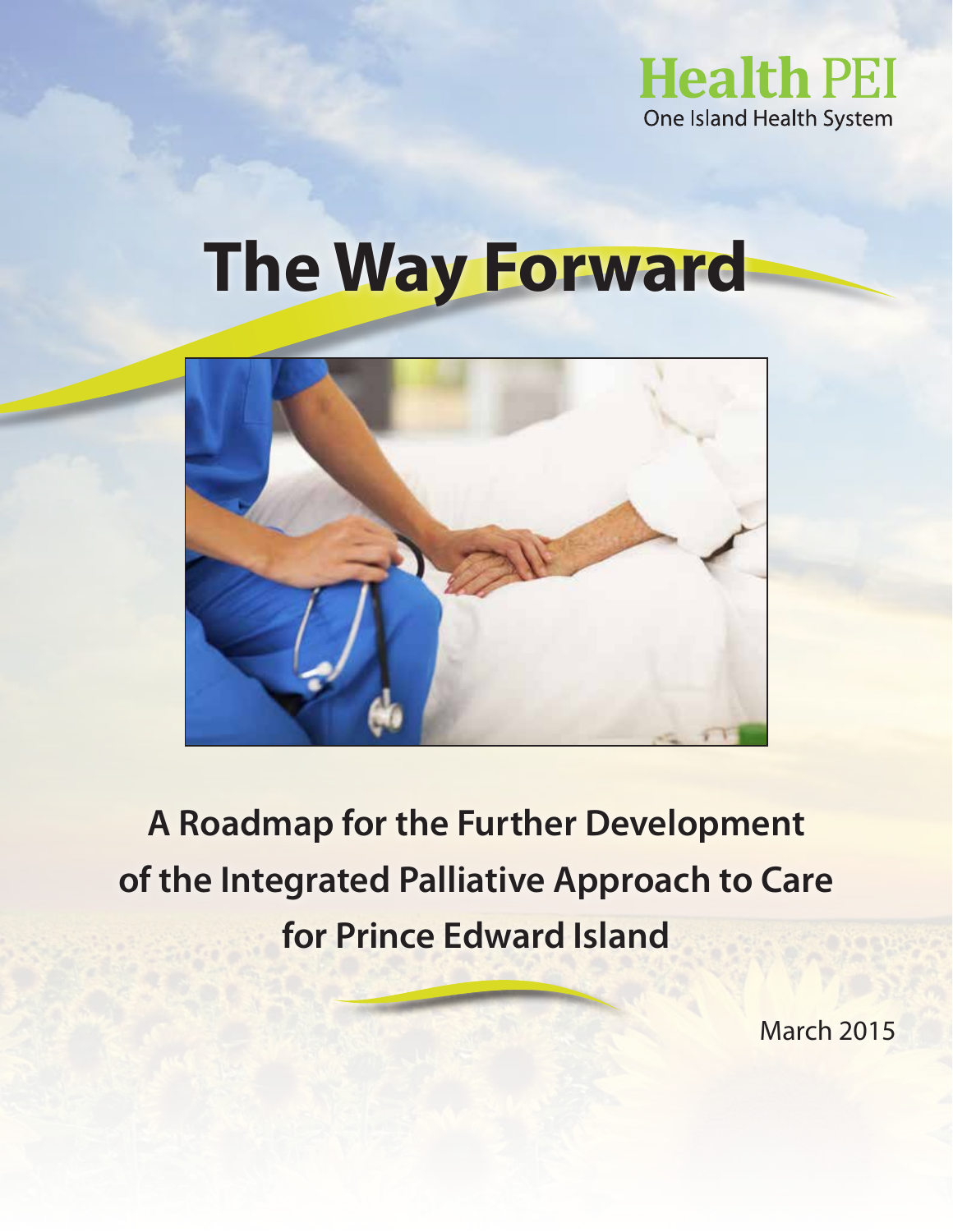### **"The Way Forward"**

## **A Roadmap for the Further Development of the Integrated Palliative Approach to Care for Prince Edward Island**

#### **Background and Summary**

In 2012, **The Way Forward** project was launched. This project is a three year collaborative initiative, supported by one-time funding (\$3 million) from the Government of Canada, encompassing 37 organizations that make up the Quality End-of-Life Care Coalition of Canada (QELCCC) and the Canadian Hospice Palliative Care Association (CHPCA). The main focus of the project is to identify and share best practices, and develop tools and resources to better integrate a palliative approach across all settings of care, including home care, long-term care, acute care, and primary care. The cornerstone of the project is **The Way Forward National Framework: A Roadmap for the Integrated Palliative Approach to Care.** The National Framework is a practical and implementable roadmap developed with and for system planners, policy makers and service providers across all settings of care to help identify and remove barriers to integrating hospice palliative care.

After consultation in 2012 and 2013, a first draft of the National Framework was circulated across the country for feedback with the final version anticipated to be completed by 2015.

The PEI Provincial Integrated Palliative Care Team (P-IPCT) has been fortunate to have at its disposal the National Framework to use as a roadmap for the further development of a fully integrated palliative care service for all Islanders. This paper provides a brief overview of the current structure of Palliative Care on PEI and highlights its success stories and achievements that demonstrate consistency with **The Way Forward**. The paper also outlines next steps towards a fully integrated Palliative Care system for PEI using **The Way Forward** as a guide.

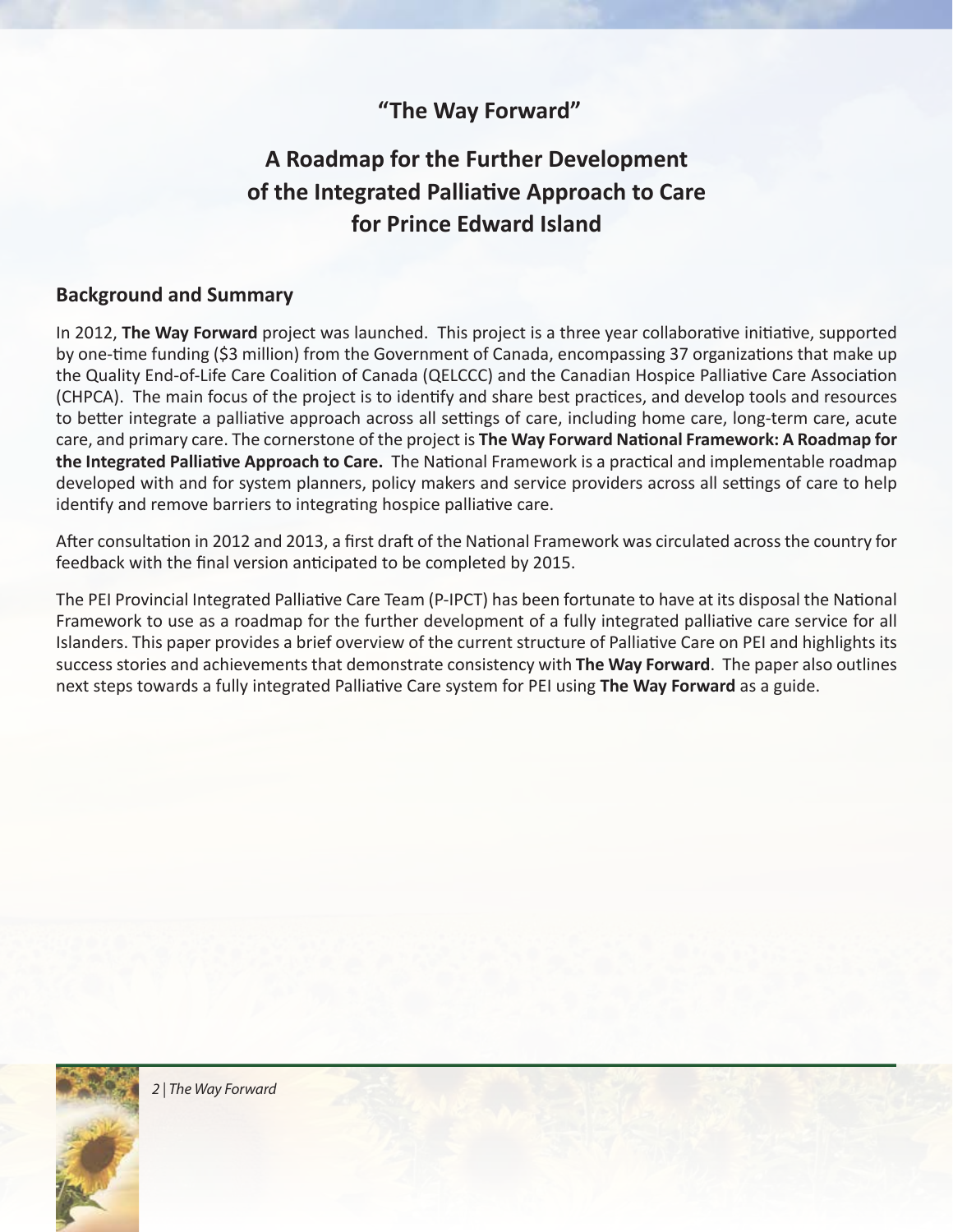#### **Overview of Hospice Palliative Care on PEI**

In Prince Edward Island (PEI), the practice of hospice palliative care is relatively young with its roots in care planted in the late 1970's.

By way of definition, palliative care is the combination of active and compassionate therapies intended to comfort and support individuals who are living with or dying from a progressive life threatening illness, their families and the bereaved. The focus of care is on preserving the quality of the individual's life so that their suffering is minimized but their experience of life is not. Palliative care is not about dying: it is about living well until the very end (Health PEI).

The P-IPCP (Provincial Integrated Palliative Care Program) is managed and coordinated by the Provincial Integrated Palliative Care Team (P-IPCT), an inter-professional team that includes a Medical Consultant, Resource Nurse, Drug Pilot Program Manager/Social Worker, and Spiritual Care Advisor. The main focus of the team is providing tertiary palliative care services for the province and being available for consultation and support in the care of patients/their families who are experiencing complex issues including pain or other symptoms in all care settings. Home care staff (care coordinators and district nurses) work with the team to assist with the patient assessment and care coordination, advanced care planning, pain and symptom management and end of life care. As well, pharmacists, physiotherapists, occupational therapists, hospice volunteers, bereavement coordinators and others provide expertise to the team as required.

The P-IPCP encompassed the delivery of service in a number of care settings including home care, long-term care, the Provincial Palliative Care Unit, Prince County Hospital Palliative Care Unit, O'Leary Palliative Care Unit, Queen Elizabeth Hospital, designated palliative care beds located in the community hospitals, and PEI Cancer Treatment Center. Patients can be referred to the program through many sources including family members, physicians and other health care providers.

The program recognizes the critical importance of the patient/doctor relationship and therefore aims to encourage primary care physicians to remain actively involved in the care of the patient and family.

Since the official launch of the P-IPCP in 2004, a number of achievements have been accomplished consistent with **The Way Forward** document to create a seamless network of palliative care services for PEI. In 2004, the program was presented a Health Council Award for "One of the Six Best Practices" in Canada. This award was the launch to many ongoing successes for the program as follows:

- **Making palliative care a core service and unique administrative program.** Since 2004, the province has made palliative care a more distinct program of the health system with the formation of the P-IPCP. The role of the program continues to evolve as additional resources are added to the team. Even though the province has recognized palliative care as a distinct program, this program requires official designation as a "core" service. Palliative care must become part of the larger discussion about strategic direction in the PEI health care system.
- **Developing a specialized inter-professional palliative care team.** The province has developed a specialized integrated palliative care team to coordinate hospice palliative care services. The Team integrates with other services such as home care to fill gaps and facilitate care and support staff across all sectors of care through consultation, education and development of provincial standards. In addition, six Palliative Care Home Care Coordinators, who work under the direction of the Director of Home Care, provide holistic assessment and care coordination for every patient referred to the program.

 *The Way Forward | 3*

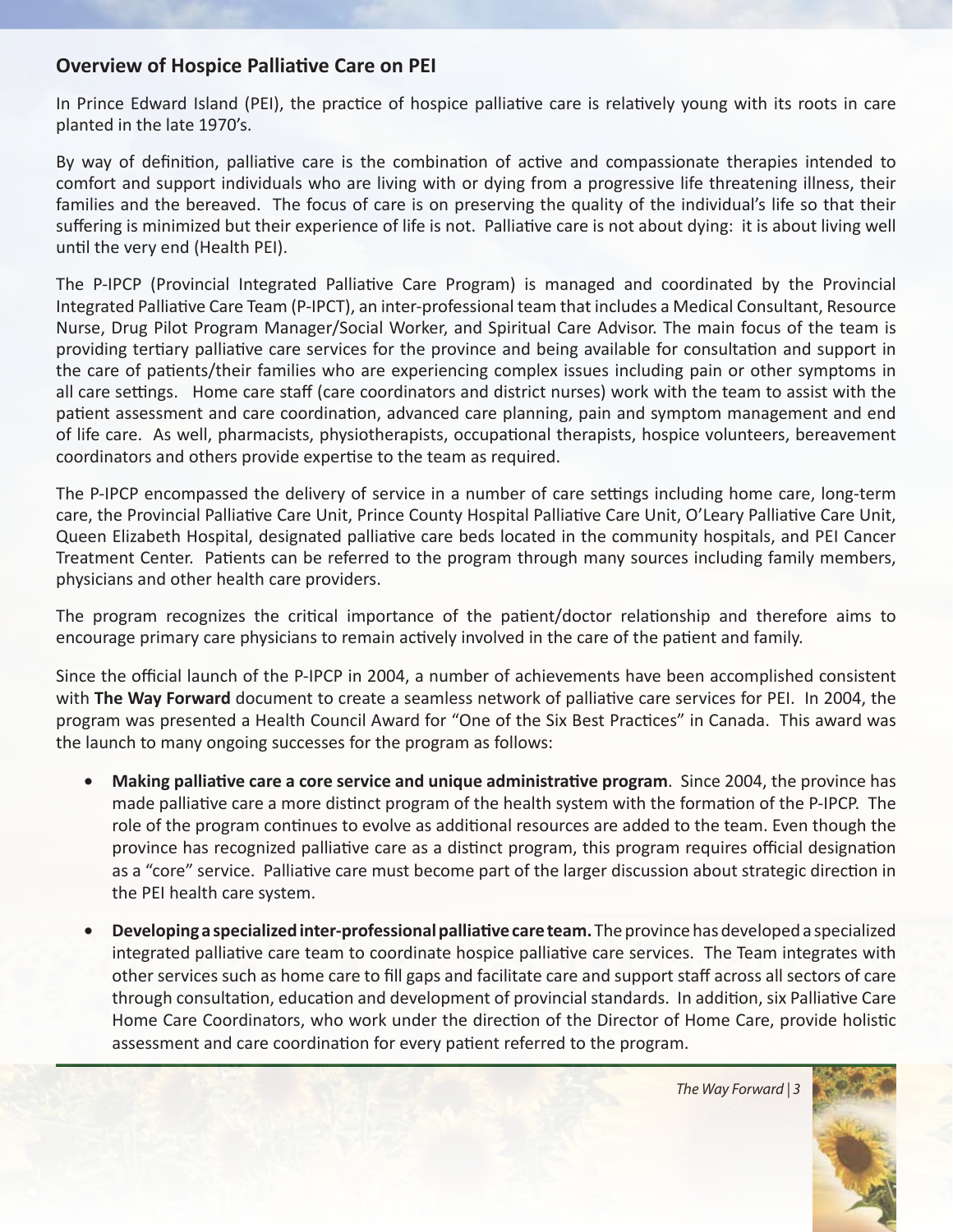- • **Making strategic use of palliative medicine specialists.** Medical leadership to the P-IPCT is provided by a palliative care medical consultant who has extensive training in palliative care. This expert along with a team of GPs who are skilled in palliative care, support the integration of the Palliative Approach to care and are a bridge between palliative care services and all care settings. They work closely with the client's family physician to plan and coordinate ongoing care.
- Providing psychosocial, spiritual and respite support for patients/families. The P-IPCT provides social work, spiritual advisors, counseling, support by volunteers, referral services to other agencies for patients and families, and bereavement support for families. Hospice volunteers are involved in friendly visiting, transport, and bereavement support. Respite care is also provided.
- • **Consulting to care settings.** The P-IPCT includes a palliative care nurse consultant who provides specialist nursing advice, assessment, procedures, specific staff education and telephone follow-up to meet the care needs of a specific client.
- **Building relationships and capacity of acute care and long-term care providers.** During the past five years, the team has made great strides towards building relationships in acute care and long-term care settings. Specific examples include the implementation of the Long-term Care Quality Improvement Pilot (Appendix A) providing consultation, support and education for long-term care providers in the health system. This Pilot was initiated after a provincial needs assessment (summer 2010) and a family meeting (fall 2011) identified gaps in the system and needs of staff, patients and families around palliative and end of life care and communication during the dying process. The initiative aimed to embed the palliative care model into the long-term care setting (both Prince Edward Home and Beach Grove Home). This pilot has resulted in decreased stress on caregivers, increased knowledge and comfort of staff in providing palliative care. It also has eliminated the transfers from LTC to acute care when a registered patient in the pilot is identified as dying. Another example included the implementation of the Acute Care Quality Improvement Pilot in 2012 (Appendix A) at the Queen Elizabeth Hospital. This pilot project also provided consultation, support and education for acute care providers in the health system. It involved patients on the P-IPCP through the Home Care Program who were admitted to the Queen Elizabeth Hospital, the provinces main referral hospital. The initiative was aimed to better meet families/patient's needs (short term) as well as introduce the palliative care approach/model into the acute care setting (long term). In addition, one of the objectives was to satisfy families, patients and staff. It has resulted in a decrease in the length of stay in acute care by 2.1 days and a vast decrease in the rate of readmission to acute care over the remainder of their illness and until death (HPEI data).
- **Creating a network of hospice, hospital and community services.** Health PEI has three palliative care units that provide a total of 20 beds. Within those 20 beds, 10 would be considered tertiary palliative care beds. In addition, the province has 4 designated palliative care beds in the smaller community hospitals. Hospice PEI and Southern Kings Hospice are two community-based services that provide volunteers and bereavement support for the P-IPCP. As well, the P-IPCT works with the inter-professional team of the Provincial Cancer Treatment Center to provide education and improve their capacity to provide end of life care. The Cancer Patient Navigator position for cancer patients acts as an advocate, educator and support person linking patients with the care and support they need.
- Investing in education. Education is a priority for P-IPCT and key to facilitating the integration process. Education is provided in all care settings and the focus is based on the provision of quality evidence informed palliative care. We currently have six facilitators certified to provide the LEAP (Learning

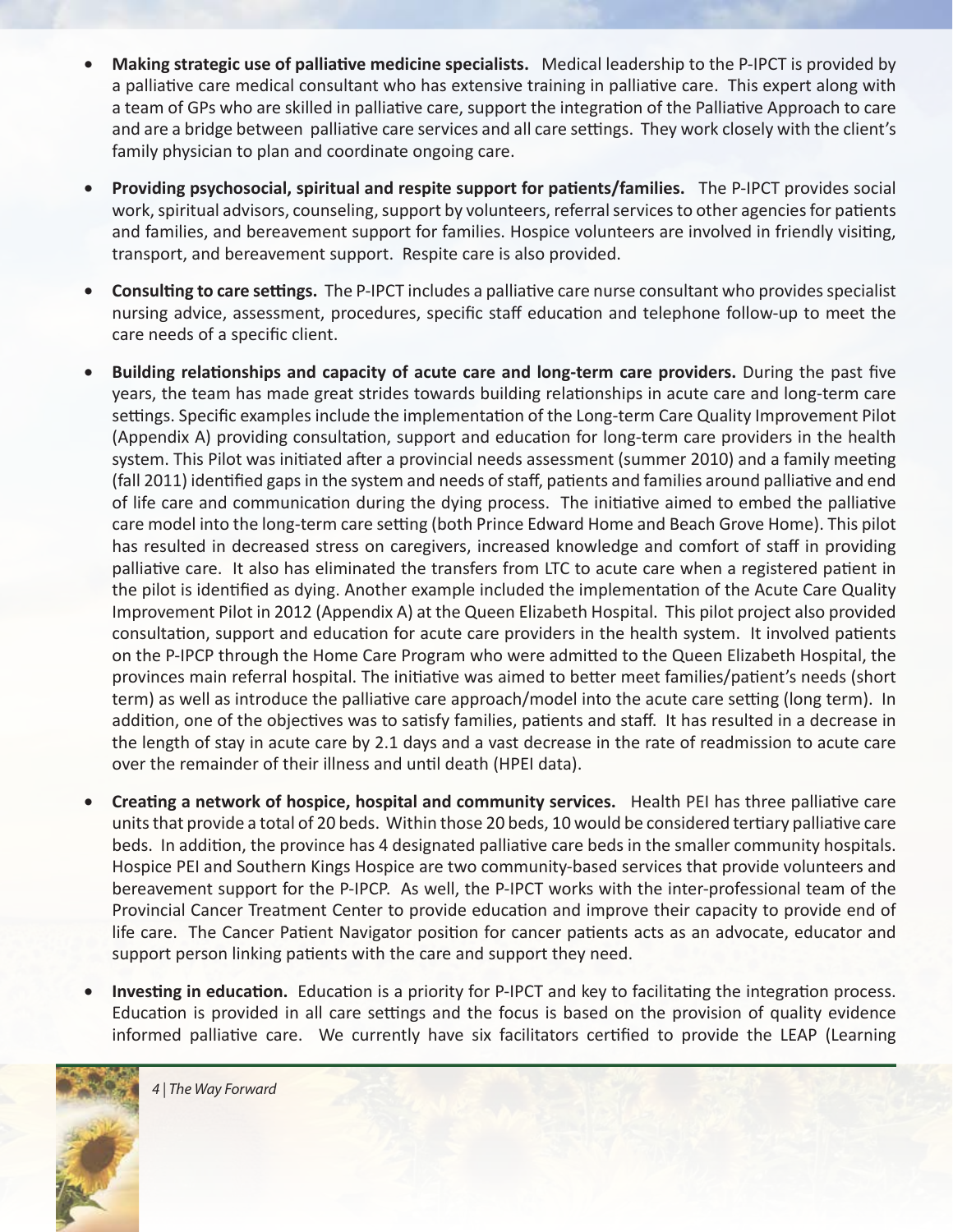Essential Approaches to Palliative and End of Life Care) program offered by Pallium Canada. These team members are presently conducting LEAP sessions for approximately 90 health care professionals across care settings. It is the goal of the team to ensure that all health care professionals across all care settings receive training in palliative and end of life care. The inception of an annual Provincial Palliative Care Conference in 2010 is playing a vital role in the development of palliative care across the province and helps to educate professionals in all sectors of the PEI health system. In addition, a number of educational resources for patients/families/care givers have been published including: *"Living Well with a Life-limiting Illness"*; *"Care for the Dying"*; *"Ten Things to Know about Grief"*; *"Help for the Bereaved – The Healing Journey"*; *"Child and Teen Grief"; "Advance Care Planning Booklet"* and *"Making Informed Decisions About CPR."*

- **Providing palliative care at home A collaborative effort.** In addition to our community services, Health PEI partnered with Nova Scotia in 2014 to implement a Canadian Partnership Against Cancer (CPAC) project "Paramedics Providing Palliative Care at Home." This project is designed to enhance the care provided by paramedics and be an additional support to existing resources for palliative patients and their caregivers. As part of this project, a new palliative Clinical Practice Guideline has been developed which will allow paramedics to assist with palliative emergency/crisis care across both PEI and Nova Scotia. As well, all PEI and NS paramedics (1,500) will be trained in pain and symptom management (one-day LEAP Mini) for palliative care patients in order to provide qualified emergency response teams to manage palliative crises in the home, without the requirement for transport to an Emergency Department. An example of collaboration and integration between health care professionals.
- **Dying at Home.** Presently on PEI, of the 70% of the population who wish to die at home, only 19% do so. In addition, according to *Raising the Bar: A Roadmap for the Future of Palliative Care in Canada. June 2010,* approximately 90% of dying persons could benefit from palliative care. Similar to other provinces, around 30% of the dying population presently receive palliative care services. Recognizing patients desire to remain in their homes as long as possible, the P-IPCP has seen a significant growth in the number of patients participating in the program over the last years (2010/11 - 340 patients, 2011/12 - 405 patients, 2012/13 - 461 patients, 2013/14 - 436 patients, 2014/15 - 477 – Patients served is a count of distinct individuals who received palliative care services from P-IPCP at any time during the fiscal year). From September 2014 - February 2015, 34% of those patients registered in the P-IPCP died at home.
- **Developing standards, guidelines and algorithms for integrated palliative care for each setting.** The implementation of the Palliative Home Care Drug Pilot Project has been a huge initiative to promote the practice of provincial policies and standards related to palliative and end of life care. This Drug Pilot Project continues to provide drug coverage to clients for pain and symptom management and make it possible for eligible patients to receive more of their care and treatment at home, avoiding hospital stays. The project provides medication support for clients whose life expectancy is in months rather than years. Patients are assessed using a variety of tools including PPSv2 and ESAS. The patient must be eligible for PEI Medicare and have no private drug plan and be living at home where home is defined as their home, living with family and friends, or living in a supportive residence. Following determination of eligibility, prescriptions can be written by the family physician and be obtained at the pharmacy of choice with a small co-pay of \$2 per prescription. Covered prescriptions are outlined in a Palliative Care Formulary. Since its' inception in October 2008, the Drug Pilot Project has provided coverage to 547 patients at an average daily cost of \$9.66 per patient. The goal of the program is to make it possible for eligible palliative care patients to receive more of their health care treatment at home, avoiding hospital stays.

 *The Way Forward | 5*

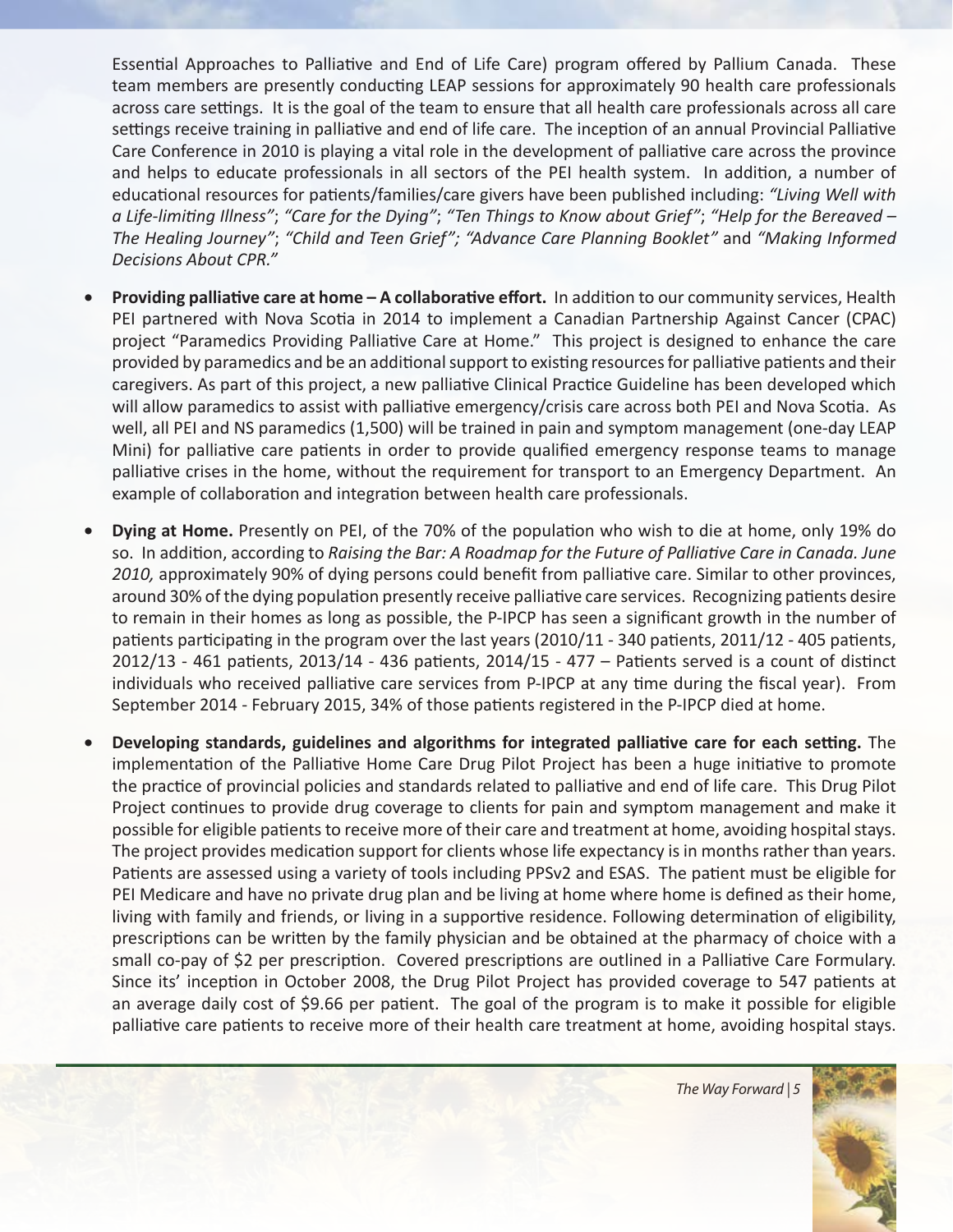The project has been able to increase the time a patient spends at home during the last months of their lives by 25%. To date, \$9.5 M has been saved through decreased admissions to acute care hospitals. This additional 25% time spent at home has resulted in an estimated 9358 hospital days saved through this project. Also since the inception of this program, the number of home deaths has increased from 12 to 19% (HPEI data).

- **Promoting advanced care planning.** A provincial committee, including representation from the P-IPCT, has been established to develop and implement a provincial policy for advanced care planning and anticipate it to be rolled out across all settings in the next year. The work of this committee will become part of a provincial strategy for advanced care planning.
- Evaluating outcomes. The P-IPCP tracks diagnoses, overview of client profiles, % of advanced care planning initiated, total deaths, location of deaths, deaths within 48 hours of admission to hospital, average age and hospital admissions. The program also administers patient and family satisfaction surveys. Recent results indicated that patients were more satisfied with care delivered outside the acute care setting. In home care settings, the electronic system collects the following data: age, gender, visits, phone consultations, PPSv2, and ESAS. The PPSv2 and ESAS tools are used at the service delivery level. ESAS is completed for a patient at each visit. In nursing homes, ESAS, Wong Baker and PAINAD are being used as well as clinical practice guidelines to identify type of treatment required. In addition, we have provided nurses with the necessary training to assist with communicating with families on issues related to end of life care. This training allows nurses to discuss with families what care should be provided, what to treat and how to respond to someone who is dying.
- • **Monitoring the program and ensuring quality.** The P-IPCP client assessment process has been standardized across the province and done mostly by Palliative Home Care Care Coordinators. A number of P-IPCP tools have also been standardized and include ESAS, initial holistic assessment, PPSv2, medication profiles and electronic documentation. A standardized home-based Care Plan for patients of the IPCP is developed and this Care Plan remains home for those patients registered in the Program. Work also continues on the implementation of a patient-centered care philosophy for palliative care services across all settings.

To date, for palliative care is the planning for a new stand-alone 10-bed Provincial Palliative Care Center (\$5.6 million) located in Charlottetown in close proximity to the main hospital. This new center will incorporate services such as a day program, respite services, an outpatient clinic and a 10-bed in-patient palliative care unit. It will

also provide office space for members of the P-IPCT, Hospice PEI and support education and research at large.

In addition to above listed initiatives (consistent with **The Way Forward** document), the P-IPCT has adopted the Vision statement below. The Team's goal is for all seriously sick and dying residents of PEI regardless of diagnosis, age and location to have the opportunity to benefit from the integrated palliative care approach.

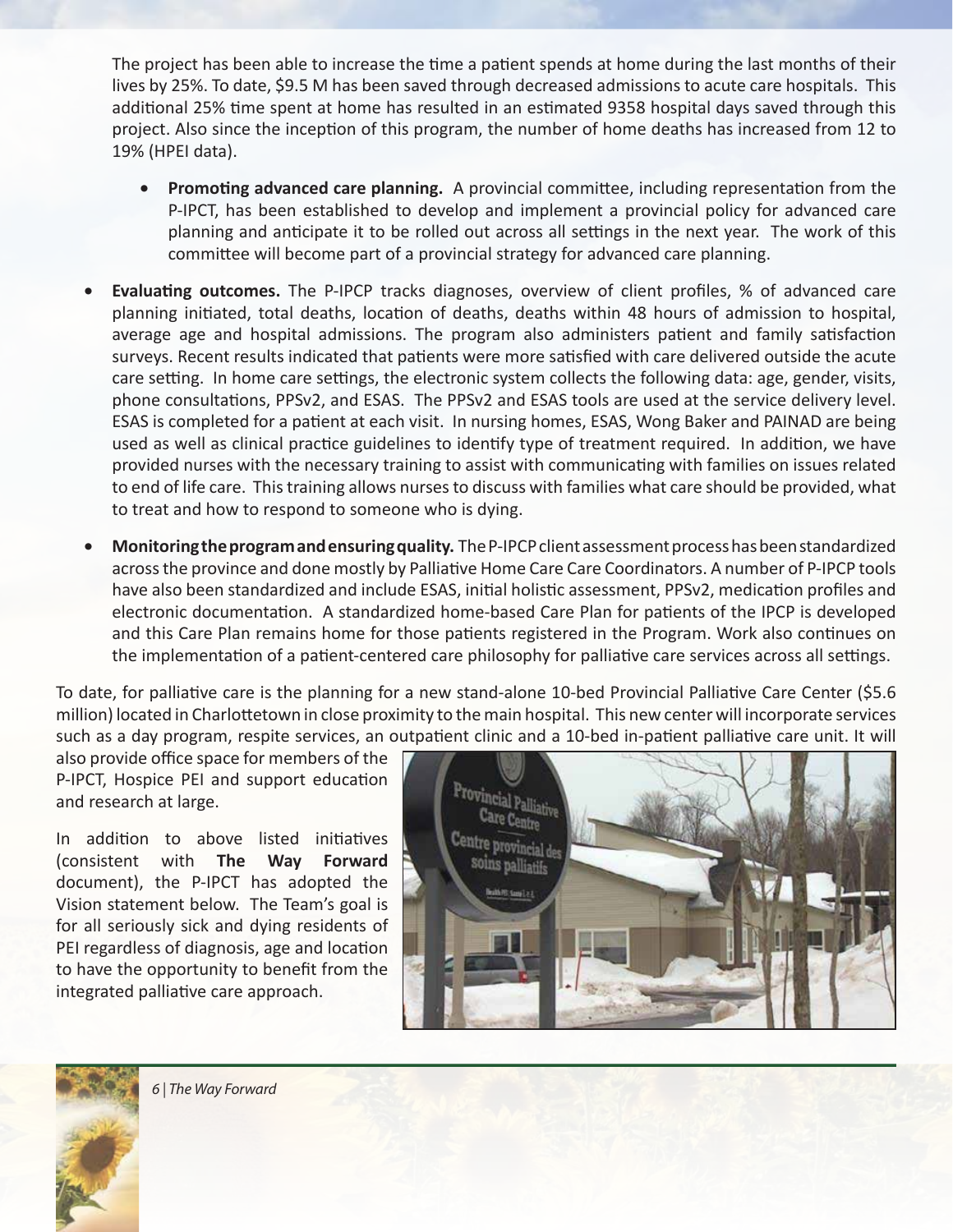#### Vision: **FULL INTEGRATION**

**All Islanders faced with a life threatening illness can access integrated, flexible, culturally competent, patient centered quality palliative care in the setting of their choice, regardless of diagnosis, age and from diagnosis to bereavement.**

#### **Next Steps on PEI**

The P-IPCP is going through a phase of further enhancement and development. **The Way Forward** document has adopted the Australian Population-based Palliative Approach Model (see below) as the approach to continue to build the Integrated Palliative Care Programs into the future. This approach emphasizes that "the integrated palliative approach is a way of providing care and not a specialized set of services, it can be provided in all settings in the community where the person lives or is receiving care, including in the primary care provider's office, at home, in long-term care facilities, in hospitals, and in shelters, on reserves and prisons."



Exhibit 1. Original Australian model for population-based palliative approach [see Palliative Care Australia 2005, p13]

**Group A (Primary Care)** – are those patients who do not require access to specialist care as their needs are met either through their own resources or with the support of primary care providers (for example, generalist medical and nursing as well as other specialist staff – pulmonary cardiac services, renal and so on).

**Group B (Intermediate)** – are those patients who may have sporadic exacerbations of pain or other physical symptoms or may experience social or emotional stress. This temporary increase in their level of need may require access to specialist palliative care services for consultation and advice. They will continue to receive care from their primary care provider.

**Group C (Complex)** – are those patients who have been identified as having complex physical, social, psychological and/or spiritual needs that do not respond to simple or established protocols of care. They usually require

 *The Way Forward | 7*

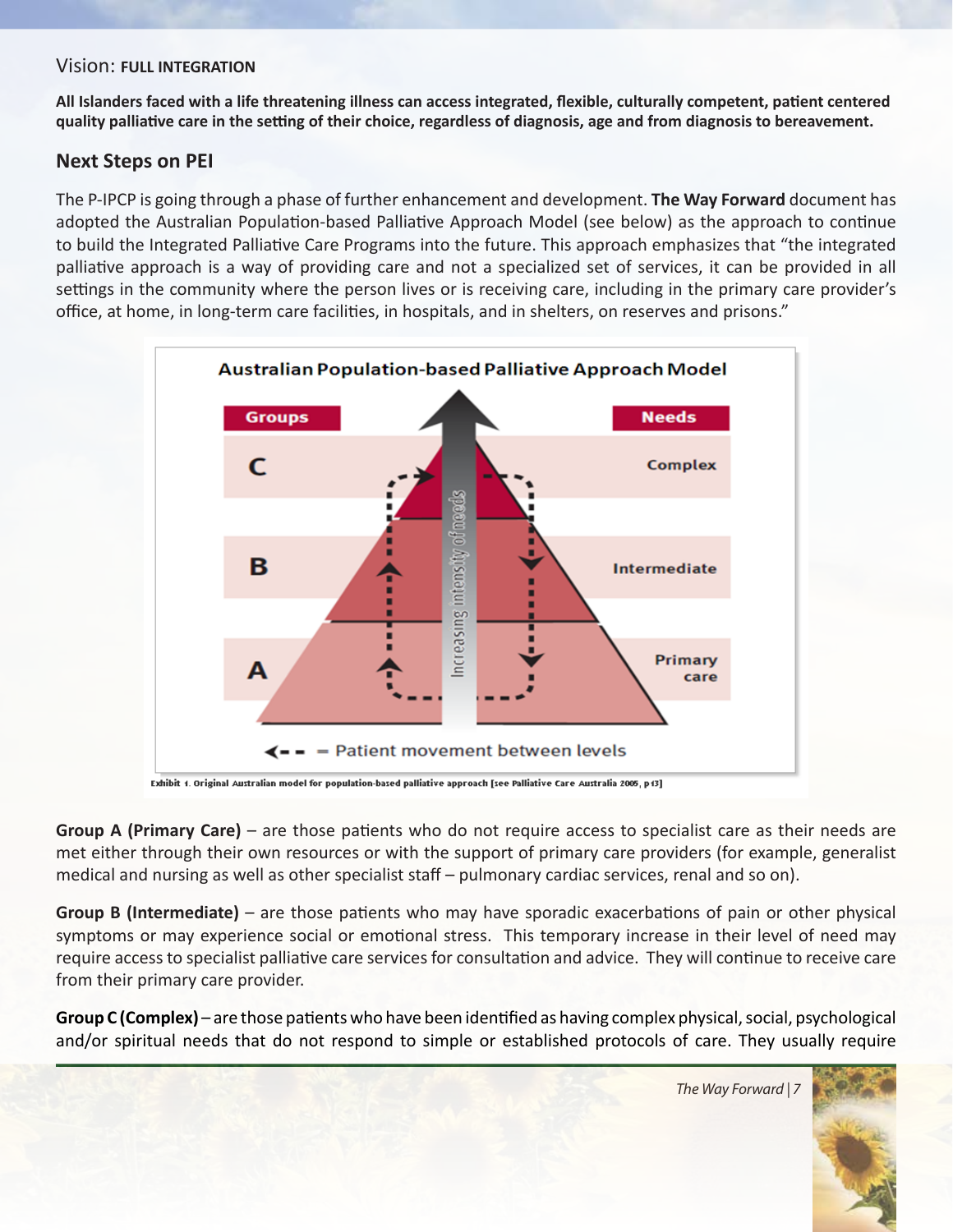highly individualized care plans developed, implemented and evaluated by knowledgeable and skilled specialist practitioners, in partnership with primary care providers. This group is likely to be the smallest of the three subgroups of the population.

If the Australian model is adopted, a key role of the P-IPCT (Specialist Team) is to support generalist care teams in each care setting to become better skilled and more confident as they provide a significant amount of the integrated palliative approach to care. Another key role of the P-IPCT is to focus its work on the provision of tertiary care services, for complex palliative cases (Group C). The P-IPCT did adopt this model of care and the next step is to revisit the job descriptions for the Team and each member of the Team for the delivery of the integrated palliative care approach for PEI following this model.



#### **Role of Specialist Team (Provincial Integrated Palliative Care Team)**

- Adopt the vision, goals and principles of an integrated palliative approach to care
- Strategic planning for P-IPCP
- Establish policy expectations for all care settings and providers
- Develop the tools that care settings need to provide the integrated palliative approach to care
- Advocate for legislation/regulations, where required
- Establish guidelines/standards of care consistent with national norms for palliative care
- Provide care to people who have complex physical, intensive or tertiary palliative needs that do not respond to simple or established protocols of care
- Support education of health care providers in all care settings

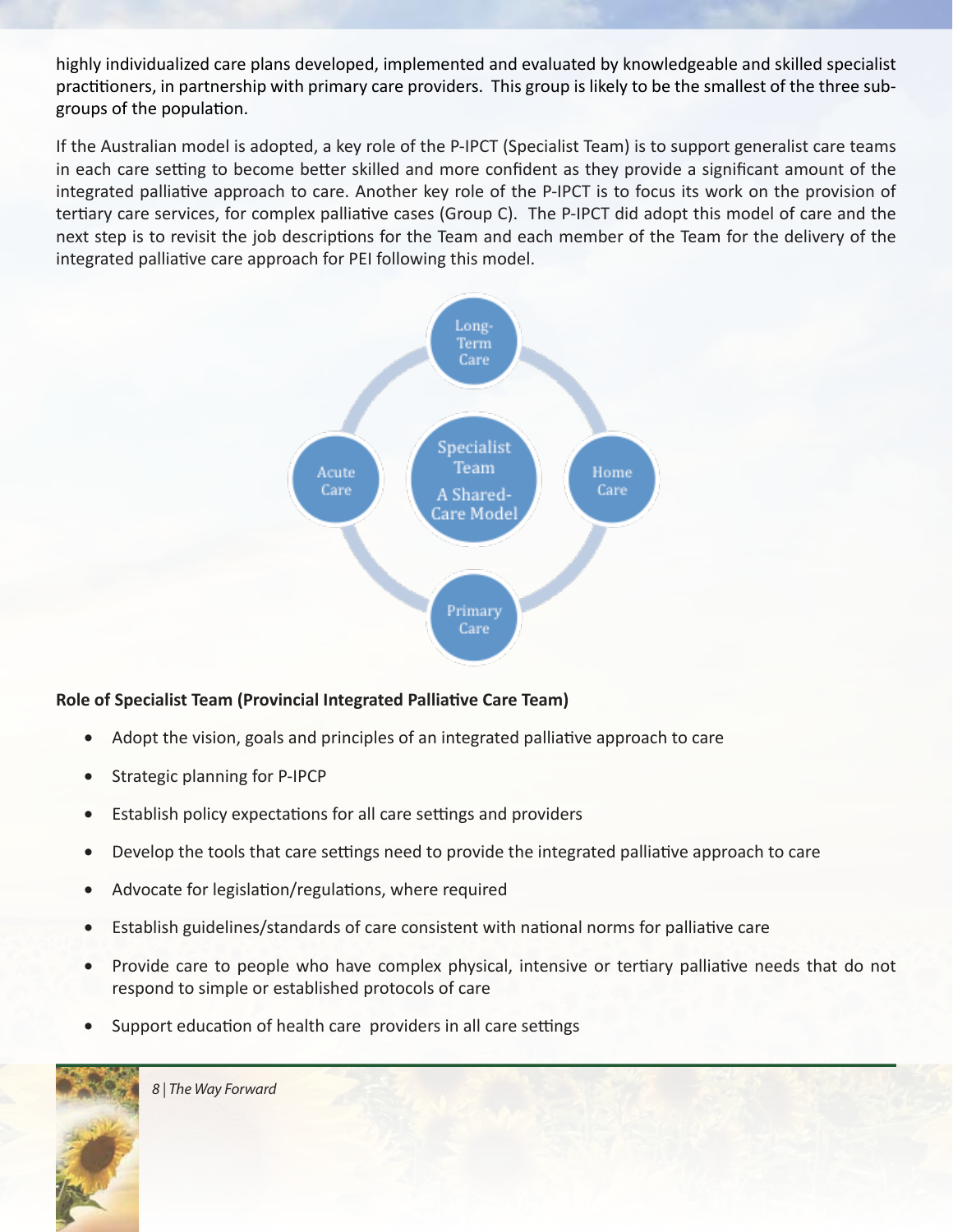- Consult and provide advice to primary care providers as required
- Support communication across settings and seamless care transitions
- Develop a communications strategy to ensure patients and public understand the integrated palliative approach to care
- Provide on-call, after-hours, or weekend services to reduce the burden on primary care providers when required
- Establish the indicators and monitoring system to assess progress and evaluate impact of P-IPCP
- • Support generalist teams to become better skilled and more confident in their integrated palliative approach to care
- Determine the role of the generalist teams in each care setting

In Support of **The Way Forward** document, the following next steps will be considered towards creating a fully integrated palliative service of care for PEI:

- 1. That the P-IPCT lobby immediately to have palliative care recognized as an official core service of Health PEI and that all palliative care related services and resources across the province be identified and become officially part of P-IPCP.
- 2. That the P-IPCP become a strategic initiative in the health care system and support the integrated palliative approach in all four main care settings – primary care, long-term care, home care and acute care.
- 3. That the P-IPCP become part of a larger discussion on the development of an integrated model of care for collaborative practices on PEI.
- 4. That the P-IPCP adopt the Australian Population-based Palliative Approach Model as the approach to continue to build the P-IPCP into the future and that upon the adoption of this model, the role of the P-IPCT be communicated across all care settings of HPEI including the role of the generalist care teams for each care setting – long-term care, primary care, home care, acute care.
- 5. That the further development of the P-IPCT be a priority for the Division of Community Health including the addition of Team members to support the Team's mandate in providing tertiary care services and supporting and developing generalist care teams across all care settings.
- 6. That the P-IPCT embark on a Provincial Strategy for Palliative Care to support the further development of a fully integrated palliative care program for the province and that the immediate consideration be given to the hiring of a project lead to assist with the development of this Strategy encompassing the recommendations outlined in **The Way Forward National Framework** and this report.
- 7. That the main goal of the Provincial Strategy be to develop "An integrated collaborative approach which promotes flexible, seamless, patient-centered, high quality evidence based palliative care for Islanders in the setting of their choice."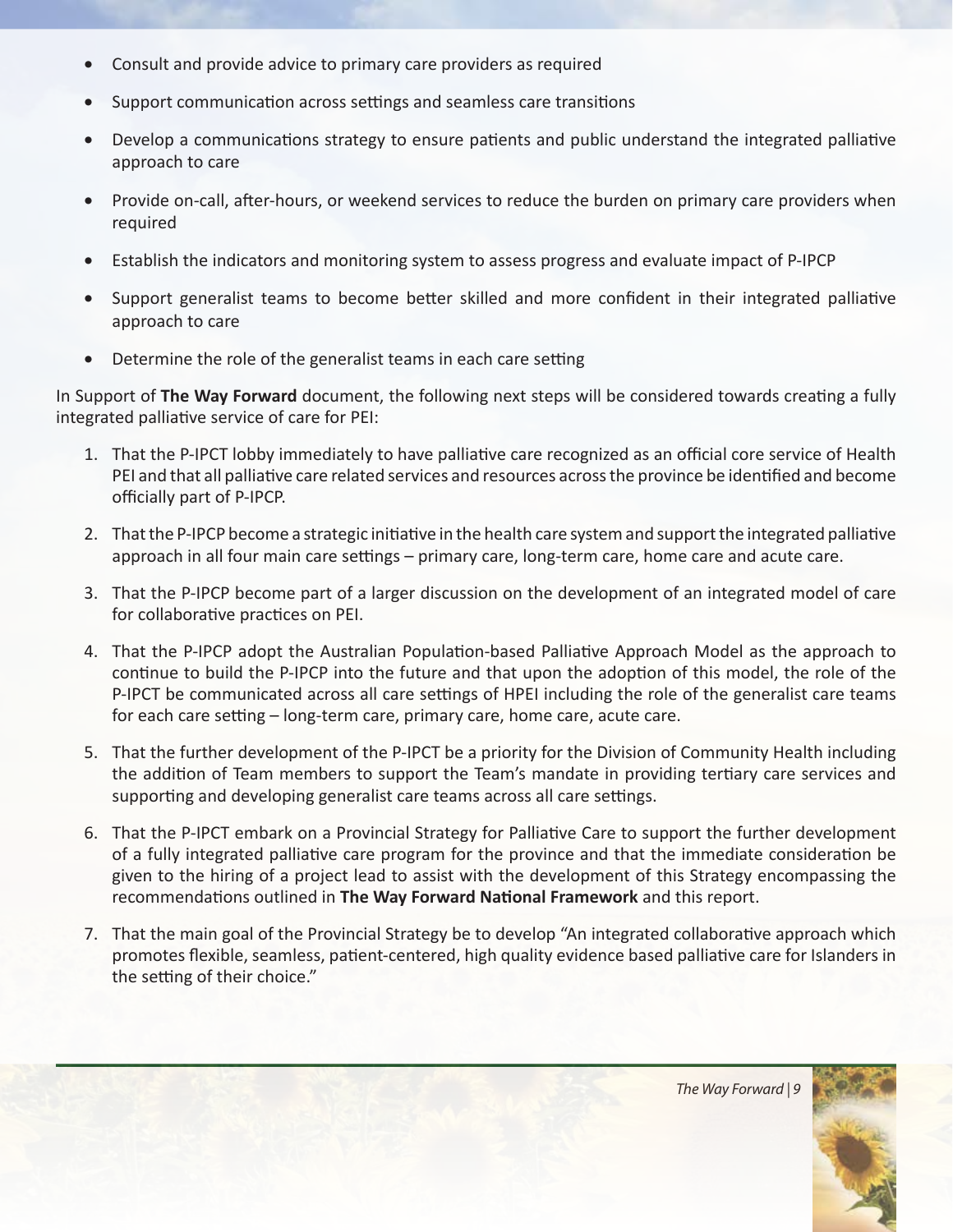- 8. That the Provincial Strategy address the following key components for the integrated palliative care approach to care for PEI:
	- a) Vision, Goals and Principles
	- b) Policy Expectations for all Care Settings and Providers
	- c) Guidelines and Standards of Care Accreditation Standards and Standards for Person- Centered Care
	- d) Promotion of a Culture Shift
	- e) Integration of Services and Disciplines
	- f) Education: Palliative and end of life care education to all health care providers, public and family caregivers focusing on standardized teaching modules and best practice models
	- g) Capacity Building
	- h) Provincial Strategy for Advanced Care Planning
	- i) Remuneration Systems and Incentives to Support the Delivery of the Integrated Palliative Approach
	- j) Communications Strategy
	- k) Indicators and Monitoring System to Assess Progress and Evaluate Outcomes
- 9. That a single central number to call to access the P-IPCP and/or P-IPCT be established and staffed 24/7 to provide virtual support for health care practitioners. This service will provide consultation and advice for providers in all settings providing the integrated palliative approach.
- 10. That the P-IPCT continue to build relationships with all sectors and settings primary care, acute care, long-term care and home care to help ensure seamless transitions between settings.
- 11. That the P-IPCT identify core competencies and education programs for all staff working in palliative care regardless of setting.
- 12. That P-IPCT develop or adapt policies, guidelines and algorithms to guide the integrated palliative approach in all care settings.
- 13. That P-IPCT establish indicators that could be used across settings to assess both progress in implementing the integrated palliative approach and its impact on quality care and quality of life.
- 14. That P-IPCT identify and track indicators for palliative care in acute care, long-term care, home care and primary care.
- 15. That P-IPCT rollout the provincial strategy for advance care planning and develop and implement an educational module for all health care providers for the province.
- 16. That P-IPCT help build system capacity to provide culturally appropriate care across the province including adapting guidelines and algorithms to provide culturally appropriate services in Aboriginal communities and in diverse ethnic communities in PEI.

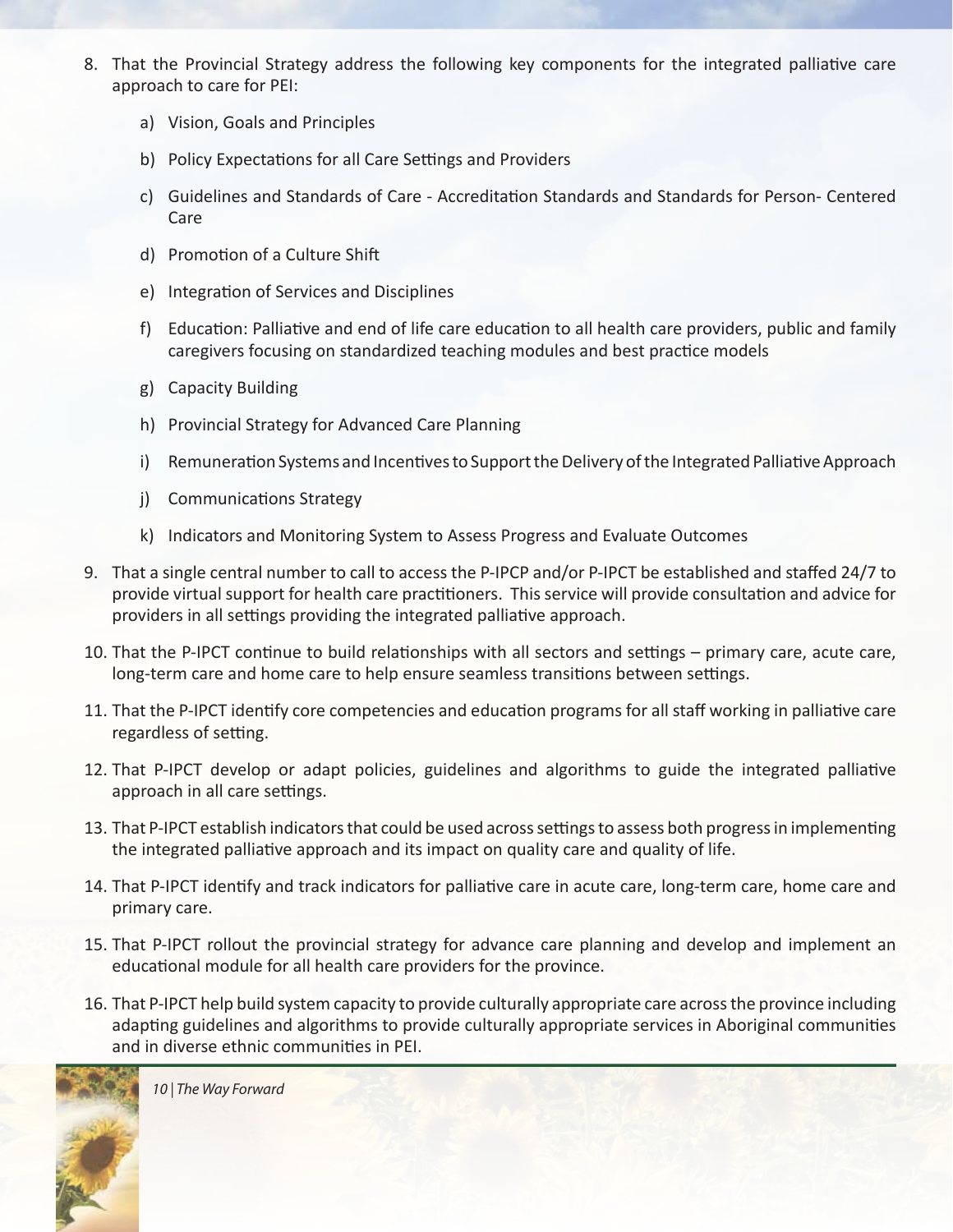- 17. That P-IPCT extend the work of the recent Long-Term Care Quality Improvement Pilot project to all other long-term care facilities across the province by:
	- 1. Building strong links with hospice palliative care volunteers and other community agencies to continue to care for the person in the LTC facility with support from experts.
	- 2. Modifying staffing strategies where possible in LTC settings when a resident is nearing end of life.
	- 3. Integrating hospice palliative care and end-of-life care education into mandatory education programs for LTC staff and supporting physicians.
	- 4. Ensuring tools and guidelines are practical, accessible and easy to use in providing palliative care services to LTC.
	- 5. Collecting data and measuring outcomes.
	- 6. Sharing best practice in palliative care in LTC within the LTC sector.
	- 7. Talking to families about the capacity of LTC to provide good quality palliative and end of life care.
- 18. That P-IPCT extend the work of the recent Acute Care Quality Improvement Pilot project to all other acute care facilities across the province by:
	- 1. Building strong links with hospice palliative care volunteers and other community agencies to continue to care for the person in acute care facilities with support from experts.
	- 2. Integrating hospice palliative care and end of life care education into mandatory education programs for acute care staff and physicians.
	- 3. Ensuring tools and guidelines are practical, accessible and easy to use in providing integrated palliative care services to acute care.
	- 4. Collecting data, measuring outcomes and enhancing capacity to appropriately recognize and "code" palliative patients and monitoring impact of the integrated palliative approach.
	- 5. Sharing best practice in palliative care in acute care within the acute sector.
- 19. That P-IPCT develop a province-wide plan (as part of the Provincial Strategic Plan) to market palliative and end of life care that would augment the national efforts already underway through **The Way Forward** project.

The P-IPCT has been fortunate to have at its disposal **The Way Forward** National Framework to use as a roadmap for the further development of the integrated palliative approach to care for all Islanders. The Team will continue to focus their efforts on the priorities as outlined in the Framework to ensure that all Islanders have access to high quality hospice palliative and end of life care.